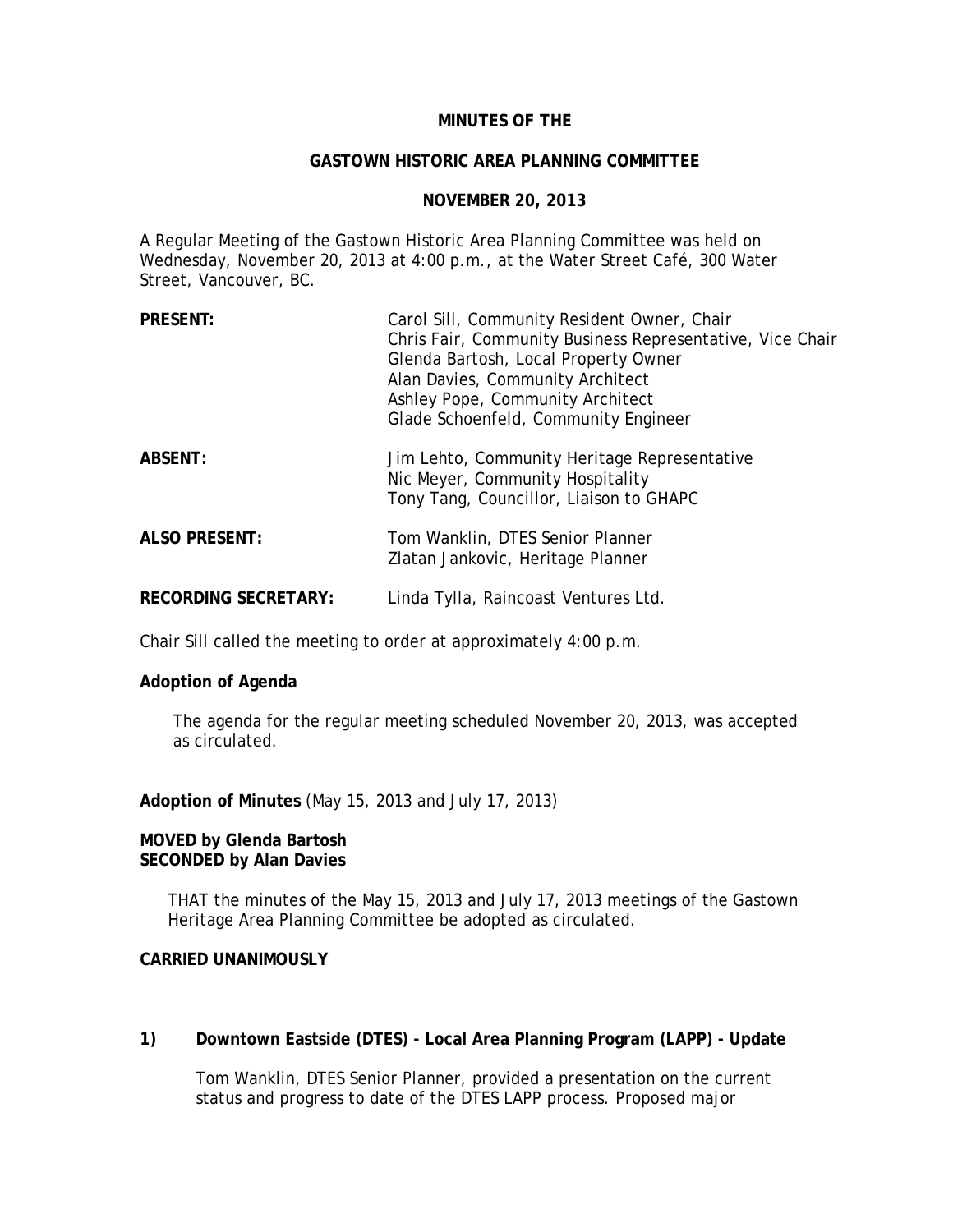directions in the LAPP, including proposed changes to zoning in some areas, improvements to rental accommodations, and business district revitalization, were reviewed. Mr. Wanklin also noted the timelines for the LAPP process going forward.

Mr. Wanklin and Mr. Jankovic provided a presentation on the main Heritage Proposal, including Gastown. The draft chapter pertaining to Heritage was circulated for GHAPC's review. Mr. Wanklin advised that there is no intention to alter the current Heritage Policy that is in place for Gastown.

Mr. Wanklin referred to several critical community cultural and heritage assets that the plan will propose to be maintained, renovated, or improved. The Heritage Proposal will include recommendations such as better public awareness for Heritage, support for community Heritage initiatives, broader Heritage values, enhanced tools and partnerships, and a greater emphasis on the understanding of place and culture, as it relates to Heritage, for First Nations and other cultural groups.

Mr. Wanklin also advised that the working group would like to meet with the Gastown Residents Group in order to receive their feedback.

Staff received comments and responded to questions related to the program.

Mr. Schoenfeld left the meeting at this time (5:30 p.m.).

GHAPC members agreed that they have no current objections to the information presented, and that they would take the draft Heritage Chapter away and bring further comments back when Mr. Wanklin returns to a future meeting for a subsequent update on the DTES LAPP.

Discussion ensued relative to the Heritage fabric along Hastings Street, and related Heritage assets and preservation incentives.

GHAPC requested that staff bring back information to a future meeting relative to how many and what types of heritage assets are on the Heritage Register in the Hastings Corridor.

GHAPC also suggested that staff consider rezoning protection in the Hastings Corridor, as well as creating a Cultural Asset Register for the City.

# **2) Other Business**

Discussion ensued relative to the Water Street Infrastructure program and ensuring protection of heritage assets during the street revitalization.

GHAPC requested that staff provide an update on the Water Street project at a future meeting.